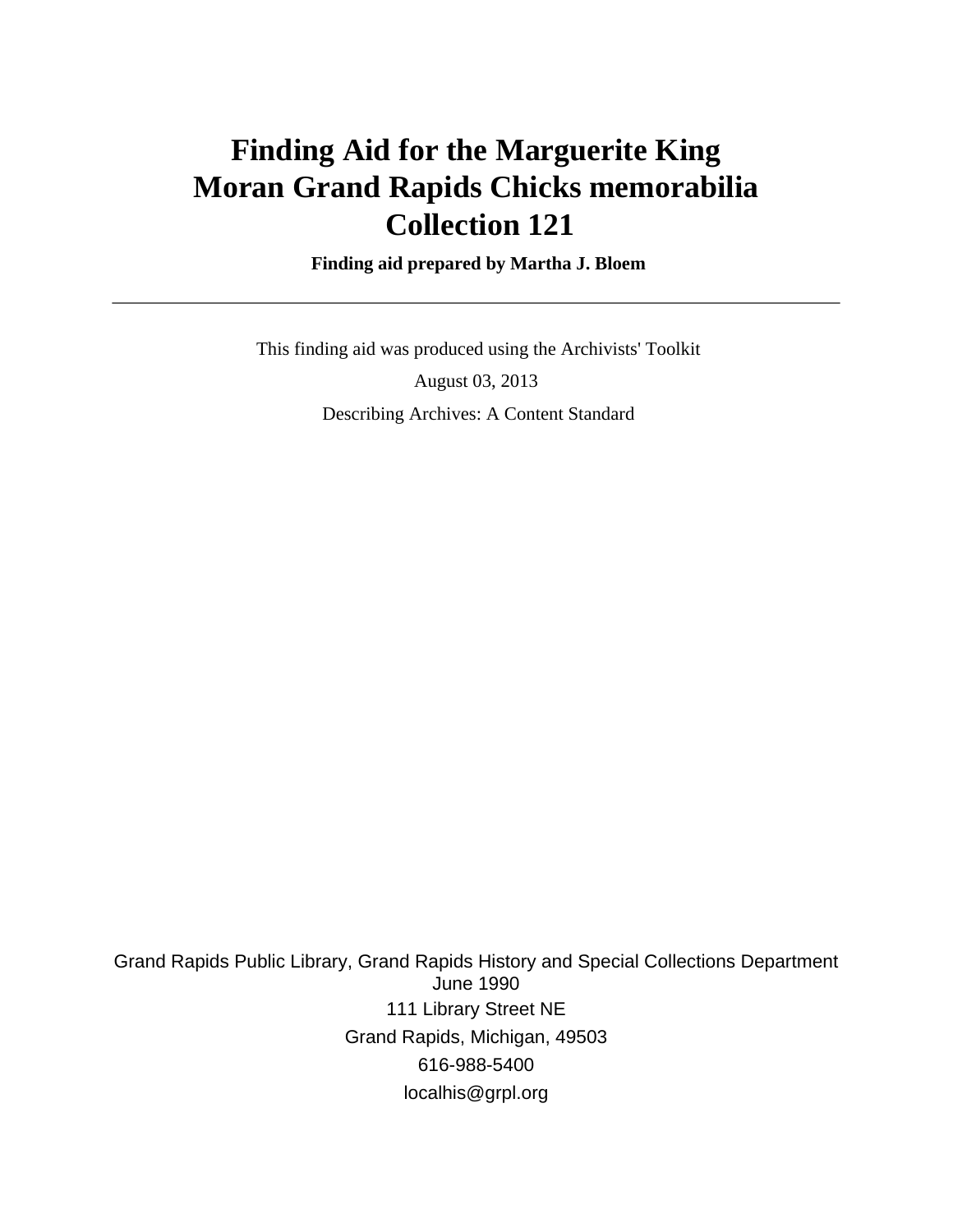# **Table of Contents**

 $\overline{\phantom{a}}$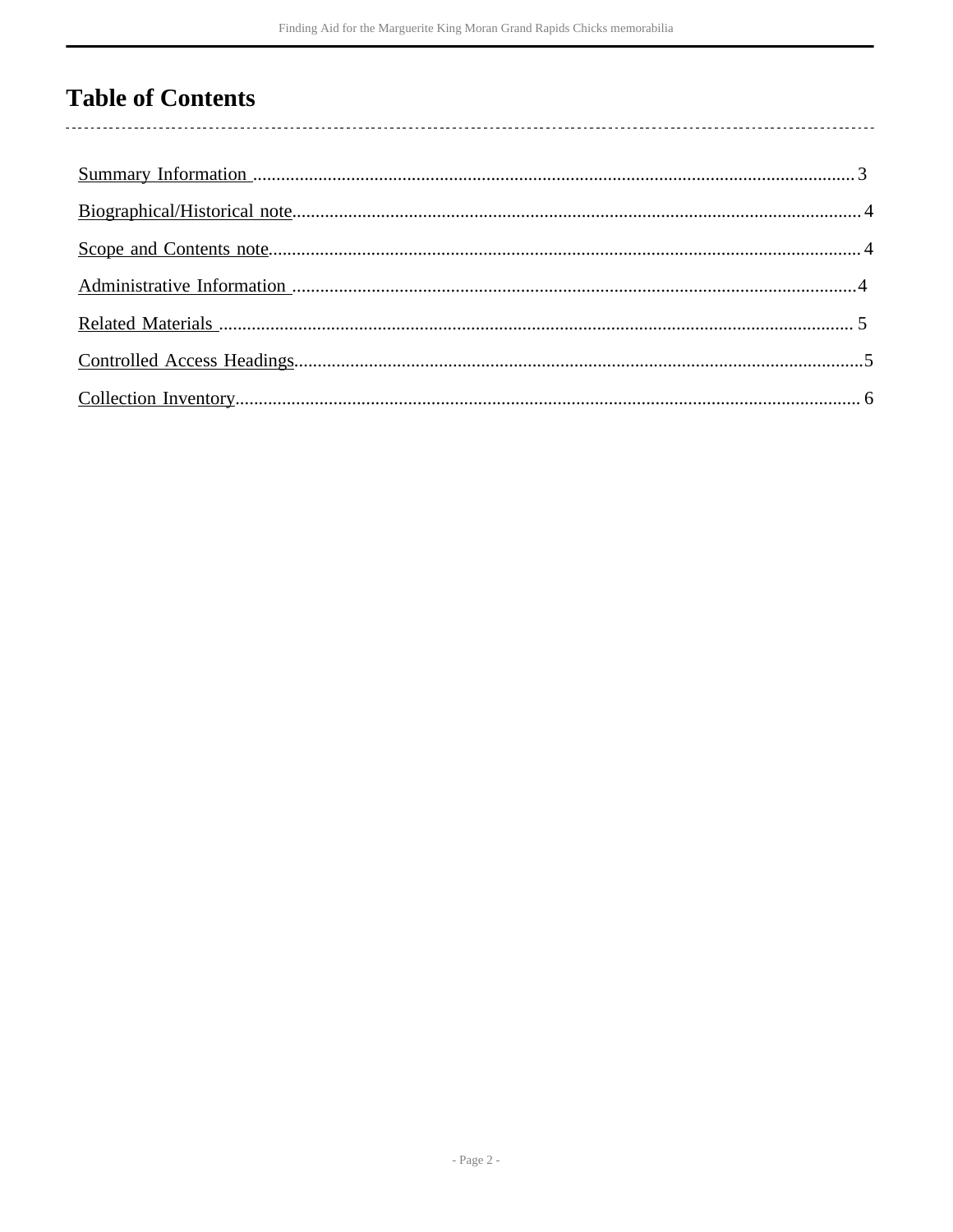# <span id="page-2-0"></span>**Summary Information**

| <b>Repository</b> | Grand Rapids Public Library, Grand Rapids History and Special<br><b>Collections Department</b>                                                                                                                                                                                                                                                                                                                                                                                                                                                                                                                                                                                                                                                                                                                           |
|-------------------|--------------------------------------------------------------------------------------------------------------------------------------------------------------------------------------------------------------------------------------------------------------------------------------------------------------------------------------------------------------------------------------------------------------------------------------------------------------------------------------------------------------------------------------------------------------------------------------------------------------------------------------------------------------------------------------------------------------------------------------------------------------------------------------------------------------------------|
| <b>Creator</b>    | Moran, Marguerite King, 1910-2002                                                                                                                                                                                                                                                                                                                                                                                                                                                                                                                                                                                                                                                                                                                                                                                        |
| <b>Title</b>      | Marguerite King Moran Grand Rapids Chicks memorabilia                                                                                                                                                                                                                                                                                                                                                                                                                                                                                                                                                                                                                                                                                                                                                                    |
| Date [inclusive]  | 1945-1948, n.d.                                                                                                                                                                                                                                                                                                                                                                                                                                                                                                                                                                                                                                                                                                                                                                                                          |
| <b>Extent</b>     | 1.29 Linear feet Two boxes                                                                                                                                                                                                                                                                                                                                                                                                                                                                                                                                                                                                                                                                                                                                                                                               |
| Language          | English                                                                                                                                                                                                                                                                                                                                                                                                                                                                                                                                                                                                                                                                                                                                                                                                                  |
| <b>Abstract</b>   | Marguerite King Moran (1910-May 2002) lived and worked in Grand<br>Rapids, Michigan and collected memorabilia relating to the Grand Rapids<br>Chicks baseball team. Her collection includes correspondence with team<br>members, newspaper and graphic clippings, ephemera, and black and<br>white photographs. The Grand Rapids Chicks were a part of the All<br>American Girls Professional Baseball League (AAGBL) from 1945-1954.<br>Correspondence is with team players Alma Ziegler, Ernestine "Teeny"<br>Petras, Faye Dancer, and Connie Wisniewski. The scrapbooks contain<br>images and information on a number of players, documenting the early<br>years of the Chicks, their winning the league championship in 1947,<br>allocation of players each year and information about other teams in the<br>League. |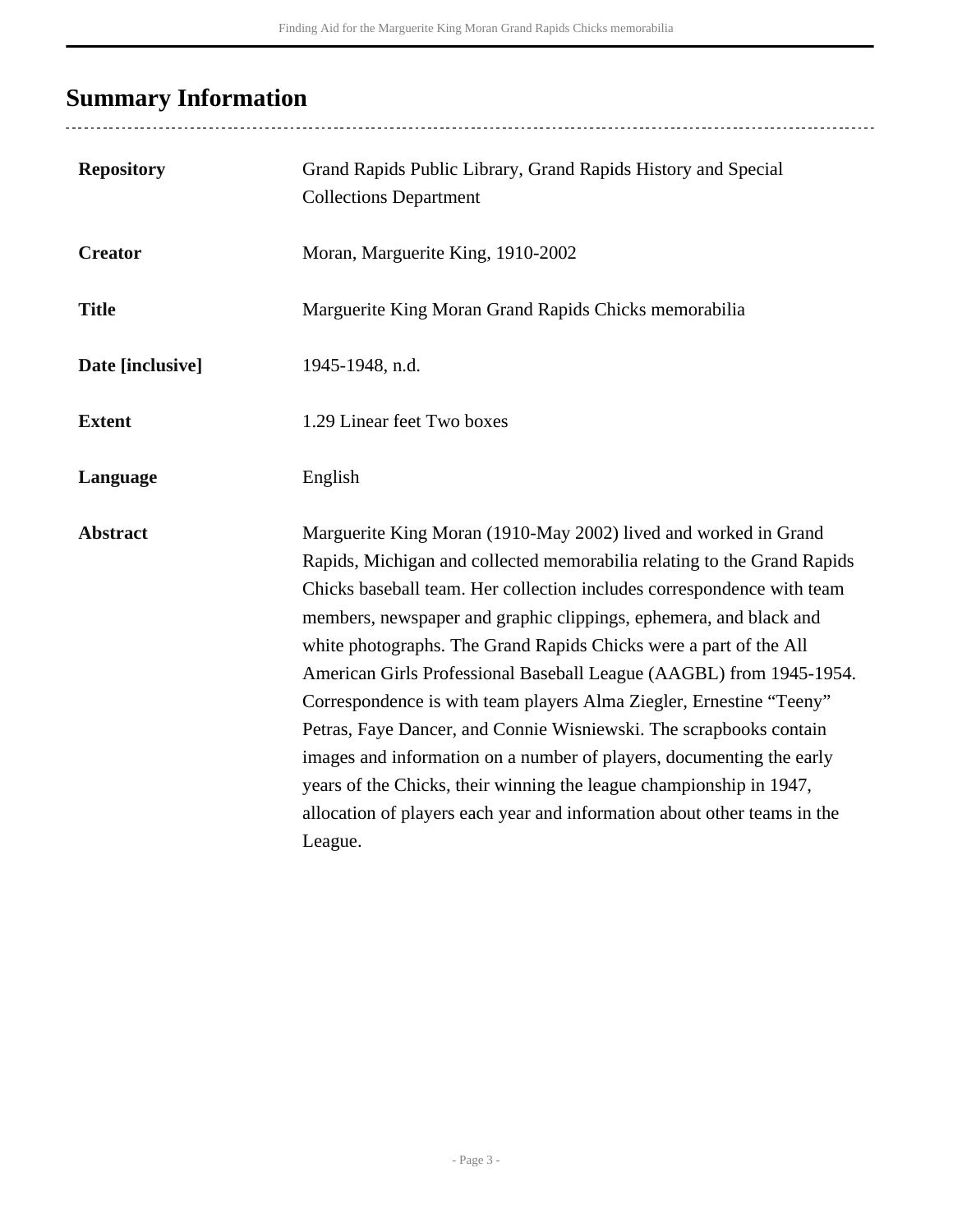## <span id="page-3-0"></span>**Biographical/Historical note**

Marguerite King Moran (1910-2002), the daughter of Charles and Olive King, was born in Greenville, Michigan. Moran attended Michigan Street School, Lexington Street School, and Union High School, all in Grand Rapids. After high school, Moran worked as a clerk in an office during the early 1930s, then as an inspector at Diesel Equipment, GMC, in Grand Rapids, from 1941 to 1969, when she retired. After retirement Moran donated her time, by volunteering at Pilgrim Manor in Grand Rapids. Moran was married to Allison Owen Moran.

## <span id="page-3-1"></span>**Scope and Contents note**

The collection contains scrapbooks, photographs, and correspondence collected by Marguerite Moran, about the Grand Rapids Chicks. The photographs include Robinson Studio portrait photos, as well as snapshots. Moran corresponded with the players on the Chicks team during the off season and these letters are included with the collection (1946-47). The scrapbooks are an excellent source of information about the early years of the Chicks (1945-48), their winning the league championship in 1947, allocation of players each year and information about other teams in the league. The Grand Rapids Chicks were a part of the AAGBL from 1945-1954.

## <span id="page-3-2"></span>**Administrative Information**

#### **Publication Information**

Grand Rapids Public Library, Grand Rapids History and Special Collections Department June 1990

#### **Immediate Source of Acquisition note**

Marguerite Moran, June 1990, accession number 1990.018.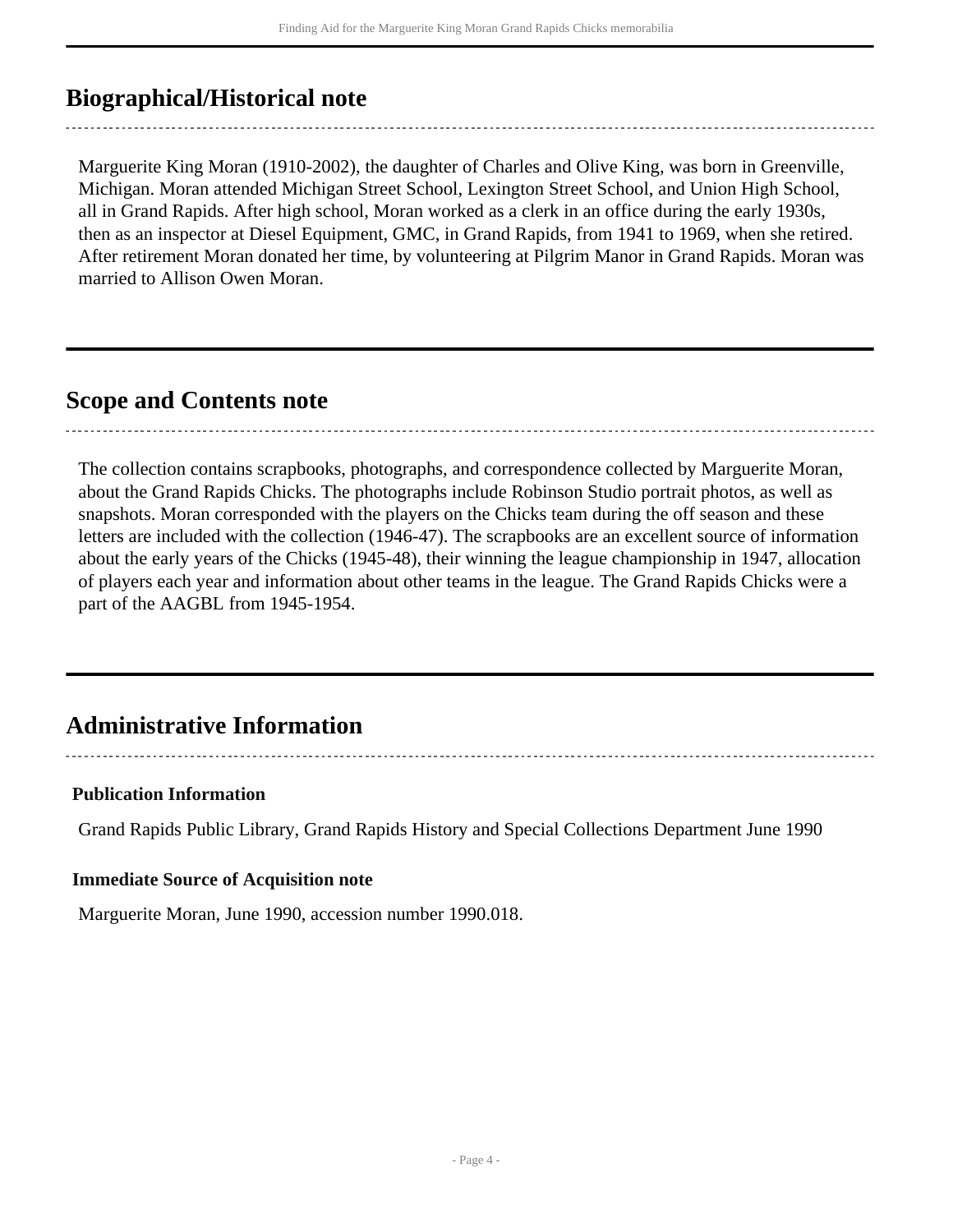# <span id="page-4-0"></span>**Related Materials**

### **Related Archival Materials note**

Coll. 058 Grand Rapids Chicks Collection

Coll. 125 Robinson Studio Collection. Grand Rapids Chicks Photos Series.

Coll. 160 Helen Earlene (Beans) Risinger Collection

## <span id="page-4-1"></span>**Controlled Access Headings**

### **Corporate Name(s)**

- All-American Girls Professional Baseball League.
- Grand Rapids Chicks.

#### **Genre(s)**

• personal papers

#### **Geographic Name(s)**

• Grand Rapids (Mich.) -- History

### **Subject(s)**

• Baseball for women -- Michigan -- Grand Rapids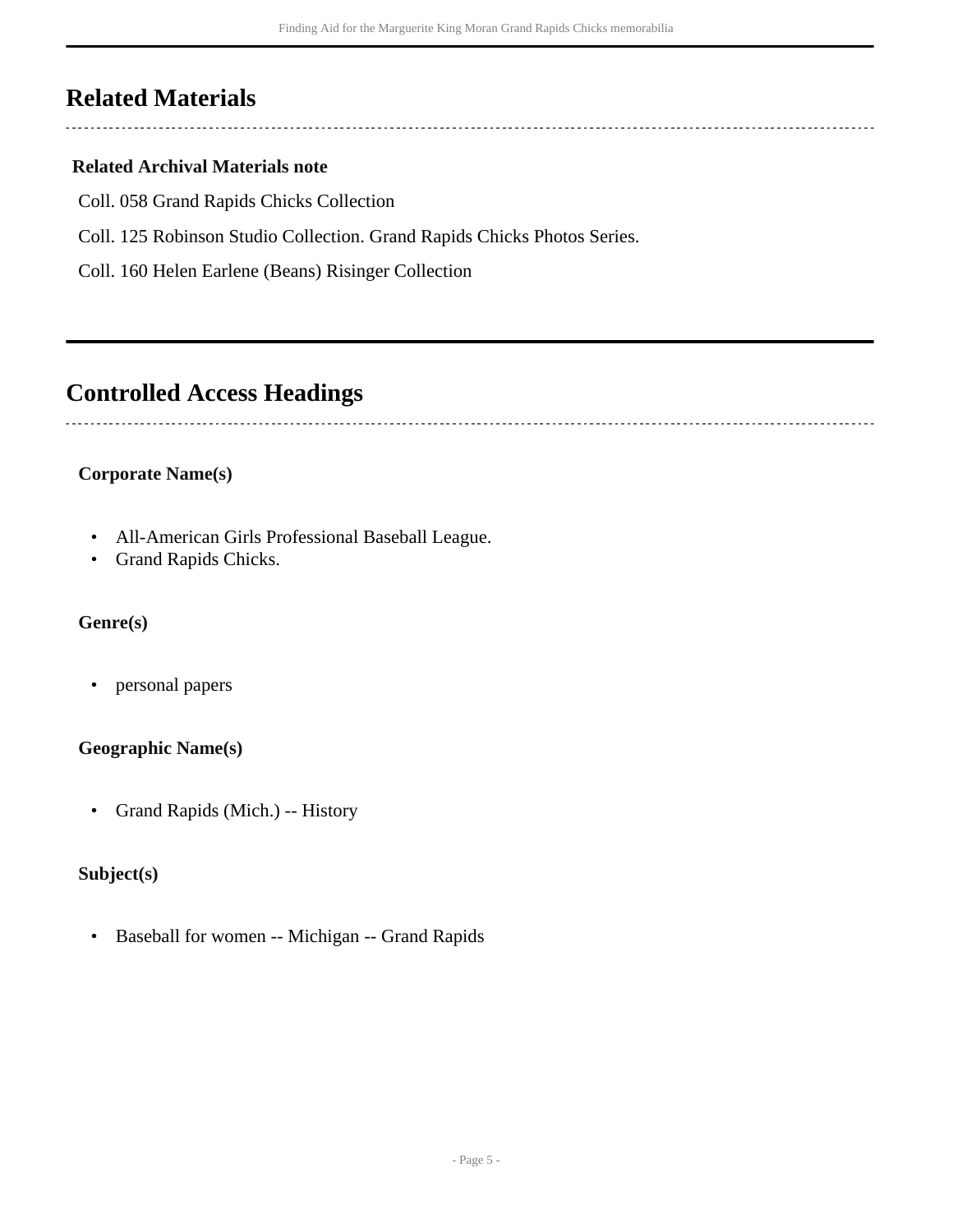# <span id="page-5-0"></span>**Collection Inventory**

|                                                                                                | <b>Box</b>     | Folder         |
|------------------------------------------------------------------------------------------------|----------------|----------------|
| Correspondence, 1946-1947, n.d. With Faye Dancer, Ziggy Ziegler, Jorsey<br>Bum "Teeny," Connie | $\mathbf{1}$   | $\mathbf{1}$   |
| Program. Muskegon Lassies [1947]                                                               | $\mathbf{1}$   | 14             |
|                                                                                                | <b>Box</b>     | <b>Volume</b>  |
| Scrapbook, 1945-48                                                                             | $\overline{2}$ | $\mathbf{1}$   |
| Scrapbook, 1948                                                                                | $\overline{2}$ | $\overline{2}$ |
|                                                                                                | <b>Box</b>     | Folder         |
| Obituary, GR Press 14 May 2002                                                                 | $\mathbf{1}$   | 15             |
| <b>Photographs, Grand Rapids Chicks</b>                                                        |                |                |
|                                                                                                | <b>Box</b>     | Folder         |
| SB pg. 11 (6)                                                                                  | $\mathbf 1$    | $\sqrt{2}$     |
| SB pg. 18(3)                                                                                   | $\mathbf{1}$   | 3              |
| SB pg. 30 (10)                                                                                 | $1\,$          | $\overline{4}$ |
| SB pg. 31 (7)                                                                                  | $\mathbf 1$    | $\mathfrak{S}$ |